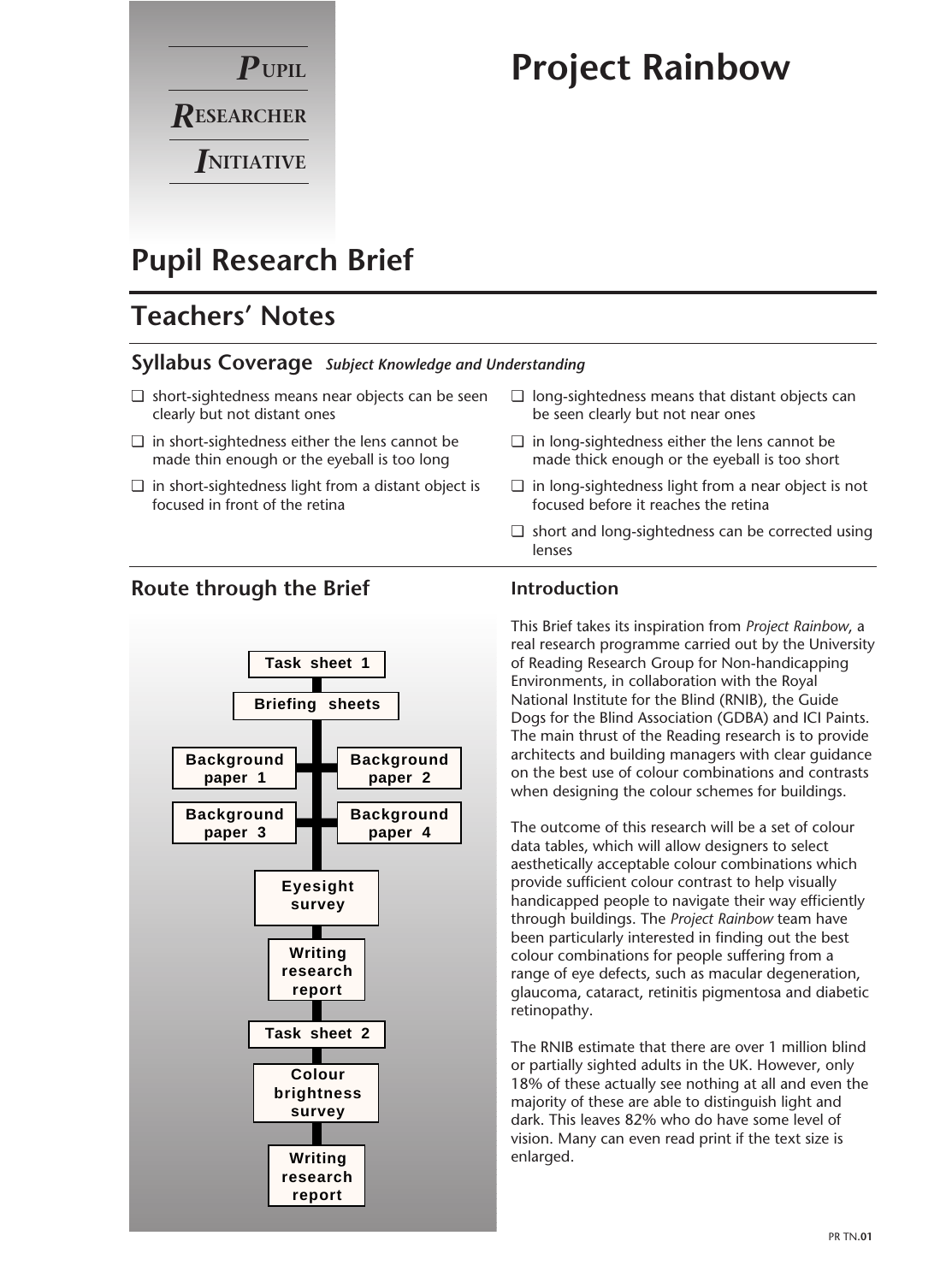In this Brief, pupils undertake a research survey in their own school or college. The aim of the survey is to find out the proportion of pupils who suffer from each of four common eye defects. These are:

- colour blindness
- astigmatism
- long-sightedness (hypermetropia, hyperopia)
- short-sightedness (myopia).

These defects have been chosen, because the causes of them can be understood by pupils studying examination courses and relatively simple diagnostic tests can be devised. In designing and carrying out their survey, pupils will produce data about their school or college population and then be able to carry out data analysis, including pattern identification, correlation and simple statistical analysis. Schools and colleges will have the opportunity to contribute results to a national database via the Internet. This information could be used by some pupils to carry out further data analysis and comparison. Full details of PRI Internet facilities will be found in the General Teachers' Notes of the PRB pack 2 available in the Spring term of 1997.

#### **Experimental and investigative skills**

- planning experimental procedures
- obtaining evidence
- analysing evidence and drawing conclusions
- evaluating evidence

### **Prior knowledge**

Pupils should be familiar with the structure of the eye and the functions of the main parts used in focusing (cornea, lens, ciliary muscle, vitreous humour and suspensory ligaments). They should understand how a focused image is produced on the retina and the laws of refraction.

### **Running the Brief**

### **Pupil grouping**

Pupils could work in a number of groupings during this Brief. Suggestions are:

| Initial briefing                    | whole class; teacher-led<br>discussion                                                             |
|-------------------------------------|----------------------------------------------------------------------------------------------------|
| Analysis of<br>briefing sheets      | pairs                                                                                              |
| Analysis of<br>background<br>papers | class in four large groups, but<br>pupils could work as sub-groups<br>of two; sub-groups will need |

|                                             | time to report back within the<br>larger group before plenary<br>session |
|---------------------------------------------|--------------------------------------------------------------------------|
| Plenary session<br>$\sim$<br>to report back | whole class; pupil presentations                                         |
| Final design of<br>questionnaire            | whole class; teacher-led<br>discussion                                   |
| Using<br>questionnaire                      | pairs                                                                    |
| Analysing data -                            | pairs                                                                    |
| Communication -                             | individual, if written reports to<br>be assessed                         |
| Optional follow-up-<br>investigation        | small groups, pairs or threes.                                           |

### **Timing**

The Brief should take between 3-4 hours of classroom time. Extra time may be needed to write up individual investigation reports if these are to be used for examination assessment purposes. The optional follow-up investigation may add two hours to the teaching time.

#### **Activities**

This Brief does not require the pupils to get into a role. They will be carrying out real research into their own school or college population.

The teacher should issue pupils with the **Study Guide**, the **task sheets** and the two **briefing sheets**. The Study Guide provides pupils with a summary of what they should produce as they work through the Brief and acts as a checklist for pupils to monitor their own progress. **Task Sheet 1** provides an overview of the main part of the Brief, placing particular emphasis on the research process. The teacher can introduce the Brief using this sheet as a focus for class discussion about what science and engineering researchers do. This sheet provides the detailed guidance about what the pupils need to do.

**Briefing sheet 1** contains two simulated newspaper articles - one outlining the problems faced by visually impaired people caused by insensitive building design, and the other the problems that could occur because of the reduction of eye testing in secondary schools. **Briefing sheet 2** describes the real Project Rainbow, which was established to help overcome some of the design problems outlined in the newspaper article. Pupils will need to read the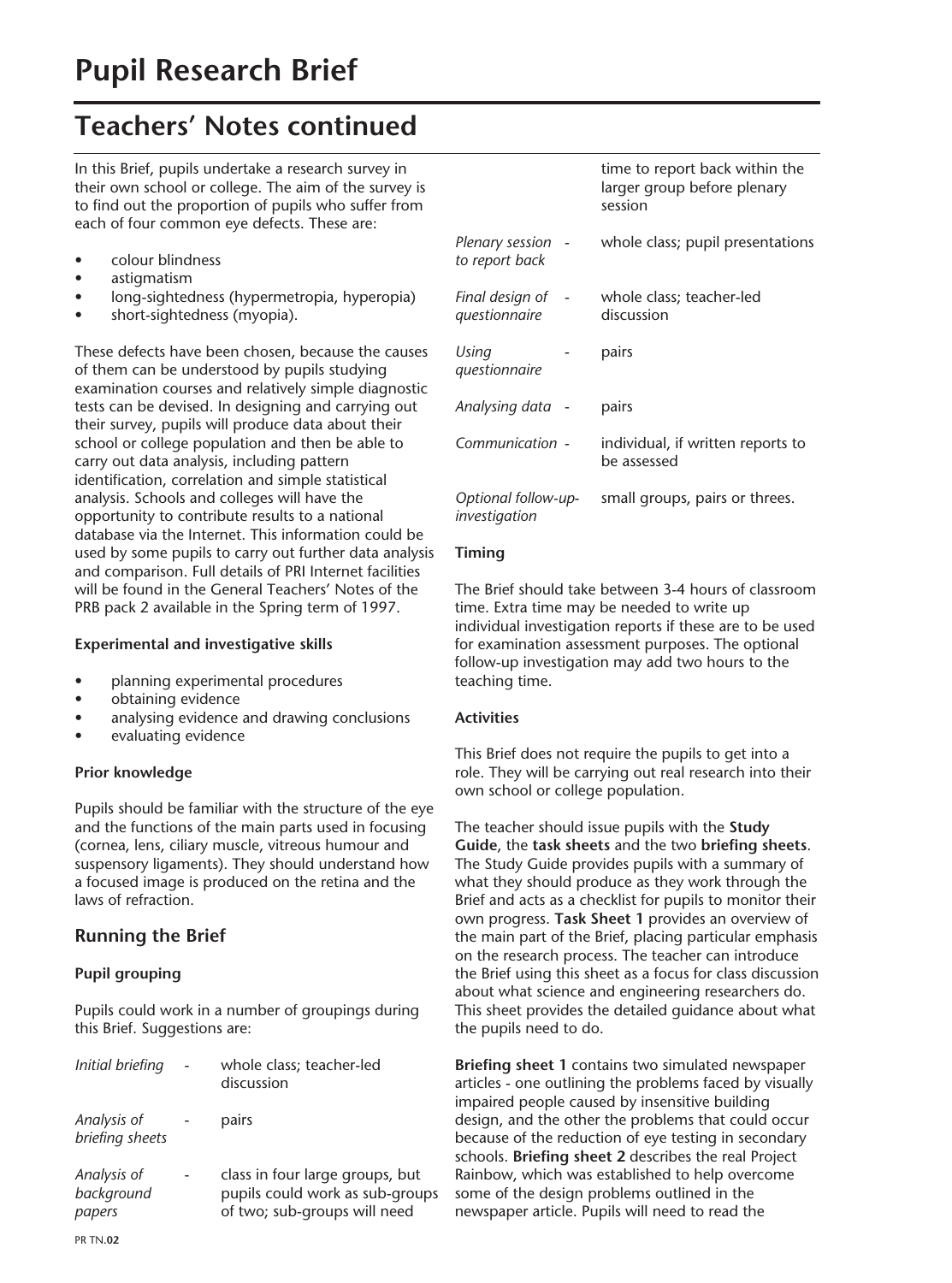Briefing sheets and address the points raised on **Task sheet 1** (section 1). This could be carried out as a paired activity. Following the analysis of the Briefing sheets, the class should be divided into four large groups. Each group will have the responsibility for dealing with one of the four **background papers**, writing a brief account of the eye defect described in their paper, devising a diagnostic test for the defect and reporting back to the whole class about their work.

Each of the background papers describes one of the four eye defects, and leads the pupils towards designing the relevant diagnostic test. Pupils are directed, in Task sheet 1, to ask if any test charts or cards are available. Glasses should not be worn by the subject during any of the tests. The suggested tests are:

**Paper 1** *- Colour blindness*. The simplest test is to use Ishihara cards. Full instructions for use are given in the notes which accompany the cards which are available from Philip Harris.

**Paper 2** *- Myopia*. The most common test for myopia is the *Snellen Chart*, which is familiar to most people and found in many school or college medical rooms. They could be obtained from opticians, health centres or doctors' surgeries. The instructions for using the chart are included in the Myopia background paper.

**Paper 3** *- Hypermetropia*. This involves using a test card designed to be read from 33cm. It contains text in a variety of sizes. Long-sighted people can only read large type at such a close distance. Type size ranges from 5 point to 48 point. Only those able to read 5 point type at 33cm could be said not to be hypermetropic. Opticians often use a card with a text taken from a book. Sections of the text are printed in different point sizes, with the smallest (5 point) usually placed at the top of the card.

**Paper 4** - *Astigmatism*. This can be detected using a test card showing a series of thin lines radiating from a central point. Non-astigmatic people, with no other eye defects, will see all the lines in focus at once. Astigmatic people will see vertical or horizontal lines clearly, but as the lines radiate away through 90°, they will become blurred and wider. An astigmatism test card should be produced by the pupils themselves.

Each group should report back to the class outlining their work. They should describe the nature of the defect, including causes, and ways that it can be remedied, although colour blindness is not treatable. Each group should outline their diagnostic test,

possibly with a demonstration to show the rest of the class how to carry it out.

Following the reporting-back session, the teacher should lead a class discussion about the details of the **survey questionnaire**. The aim of the survey is to measure the frequency of each of the four common defects. It is thought that the defects are more common than is widely appreciated, and that many young people suffer from hypermetropia and myopia without having been diagnosed as such by a doctor or optician. Survey data allowing the correlation of each of the eye defects to a number of other factors (such as gender, left/right handedness, occurrence of similar conditions in close family relatives, and age) will allow pupils to carry out some data handling activities based on 'live results'. Correlations between the occurrence of each of the defects could also be established. Pupils should consider how they will identify the population to be sampled. They could discuss whether the sample should be random (the first 30 pupils to visit the school office), or whether a sample has to be designed so that it reflects the gender, ethnic and age mix in the school. An alternative would be to carry out the survey within the class.

The outcome of the class discussion should be an agreed list of questionnaire items, the identification of the sample population, and an understanding of the importance of using a standardised method to collect the data. The teacher must then collate the questions and diagnostic tests into a single document, which can be copied and distributed to the class in the next lesson.

**Task sheet 2** provides a second possible investigation. Pupils need to devise a method to give numerical values to colours. Part of the *Project Rainbow* research at the University of Reading is looking into this issue, with the aim of providing architects and designers with reliable colour charts that can be used to provide aesthetically pleasing colour schemes for buildings, so that an adequate visual contrast is provided. The Reading research is also looking at the performance of visually impaired individuals in navigating through specially painted environments, to back up their colour chart data recommendations. Quick-drying paint (supplied by ICI) is used to produce a series of colour schemes.

Pupils will produce their own **colour charts** showing which colour combinations provide sufficient contrasts. Further follow-up work is suggested, involving the pupils in surveying their school environment to establish whether it meets their own criteria of sufficient colour contrast. Simulations of eye conditions such as cataract (using safety goggles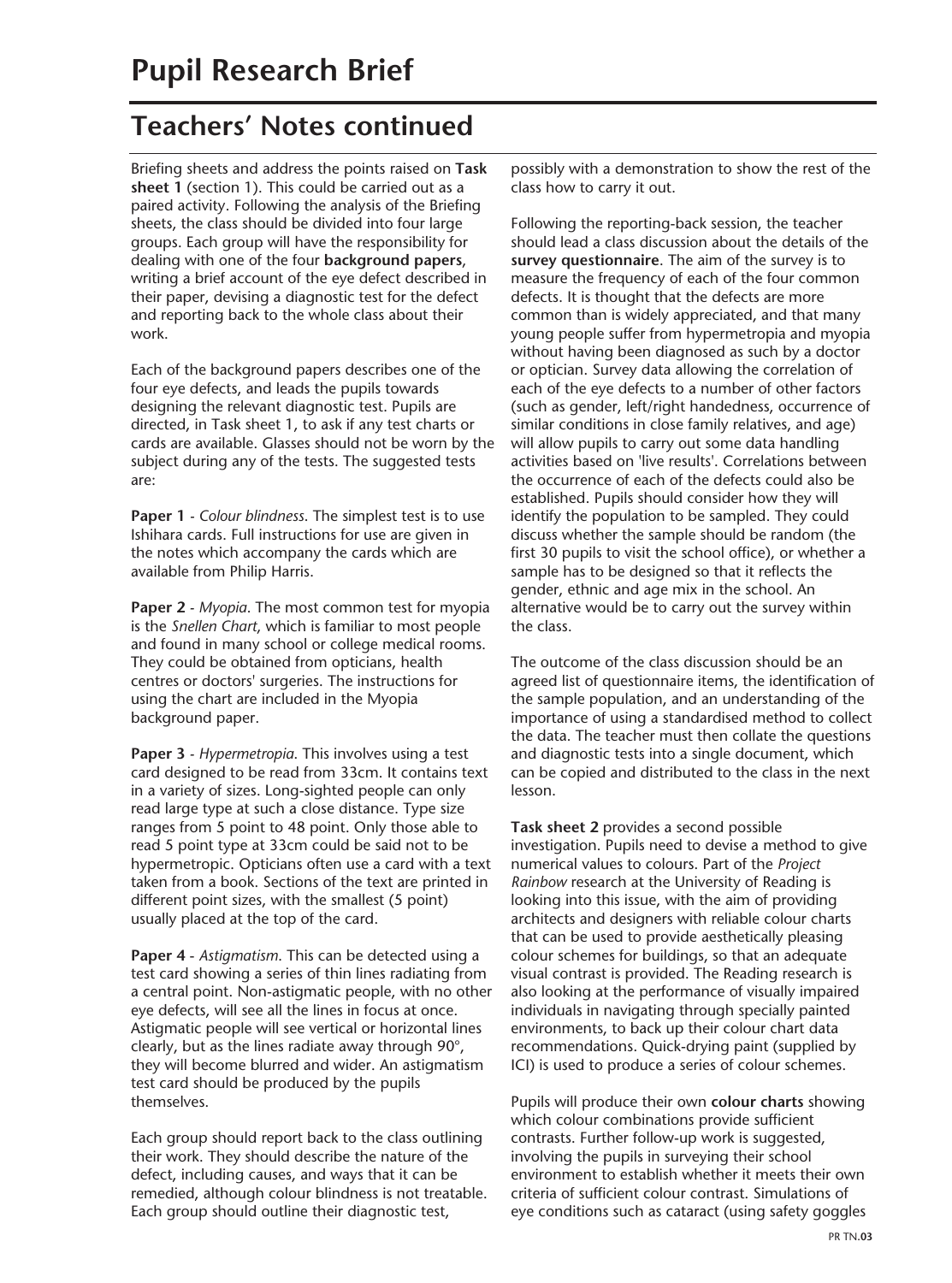with lenses made less transparent) could be set up to measure the performance of individuals in navigating their way along a corridor, finding light switches and notice boards, etc. There are possible links with Design and Technology if the pupils went as far as redesigning their school environment to provide better access for visually impaired people.

### **Investigation details**

Pupils can carry out the survey in pairs, each pair being allocated a manageable number of individuals to survey. Pupils will need to be aware of the importance of using a standardised method, so that reliable results are obtained which can then be validly collated for the whole class. This is particularly important if the results are then fed into the database on the PRI Web site.

Following the survey and the collation of results, pupils can carry out a series of data-handling activities to establish correlations. This could involve setting up a computer data base. Pupils could then produce hypotheses which can be tested by interrogating the data. For instance, an hypothesis might be: individuals who are long-sighted are more likely to be astigmatic. However, it might be difficult for pupils to support each hypothesis with scientific knowledge. If they have studied genetics, they may link gender with colour blindness.

Pupils could write up their own **reports** based on the preliminary work on the background papers, the survey and the data analysis.

The second investigation requires pupils to devise an **objective test** to give numerical values to colours, based on their brightness. Light probes and datalogging equipment could be used to establish the data. Controlled tests will need to be carried out. For instance, if pupils illuminate their colours with a light bulb, they will have to ensure constant conditions (distance, angle, etc). They may decide to make a hood for the light probe to remove the effect of ambient light on the probe.

*Using IT*. Light sensors can be used to measure colour brightness. A database or spreadsheet could be used to collate the data collected from the eyesight survey.

### **Technical details**

The Snellen Eyechart, the chart for testing longsightedness and the Ishihara cards, if not available already in school, can usually be borrowed from the local Health Authority Health Promotion Unit. Ishihara cards can also be obtained from Philip Harris. Care must be taken that any photocopies made of the eye

test charts reproduce exactly the same font sizes as on the originals.

### **Safety issues**

PLEASE NOTE: It is also important that you prepare your own risk assessments for the practical work in this Brief in the usual way.

*Sensitivity to feelings*: survey work means asking questions about 'defects' of vision to which some people (especially children) can be very sensitive. Discussion of issues during preparation of questions is needed as well as some monitoring by teacher(s) during the survey.

*Apparatus construction and use*: the colour investigation may involve construction of light boxes, use of bright lights, lights of unusual wavelengths. Ultraviolet and Infrared can cause damage to eyes and/or skin. However, ultraviolet and infrared are not required for the purposes of this Brief. If any extension is planned into these areas then full risk assessments should be made.

Checks required for safety of construction, electrical safety and methods of use.

### **Assessment issues for** *Experimental and Investigative Science* **(National Curriculum for England and Wales, Northern Ireland Curriculum)**

| P | Planning           | Obtaining evidence  |
|---|--------------------|---------------------|
| A | Analysing evidence | Evaluating evidence |

### *1 Eyesight survey*

Devising the strategy for the eyesight survey of individuals could lead pupils to achieve across the whole mark range for **Skill Area P**. For **Skill Area O** pupils will need to carry out systematic and accurate observations, bearing in mind the need for reliability, to achieve the higher marks. There should be scope for statistical analyses of varying mark standards, from tables, through charts and graphs, leading to conclusions based on the evidence and correlations of factors. In this way, the full mark range for **Skill Area A** is possible. Achievement in **Skill Area E** could also cover the whole mark range and is likely to depend on the approach taken in the other skill areas.

### *2 Numerical values for colours*

This is a relatively straightforward investigation to carry out once a method has been devised and standardised conditions have been established. It is likely to lead to low to middle marks for **Skill Areas P, O, A and E**. However, strategies which take into